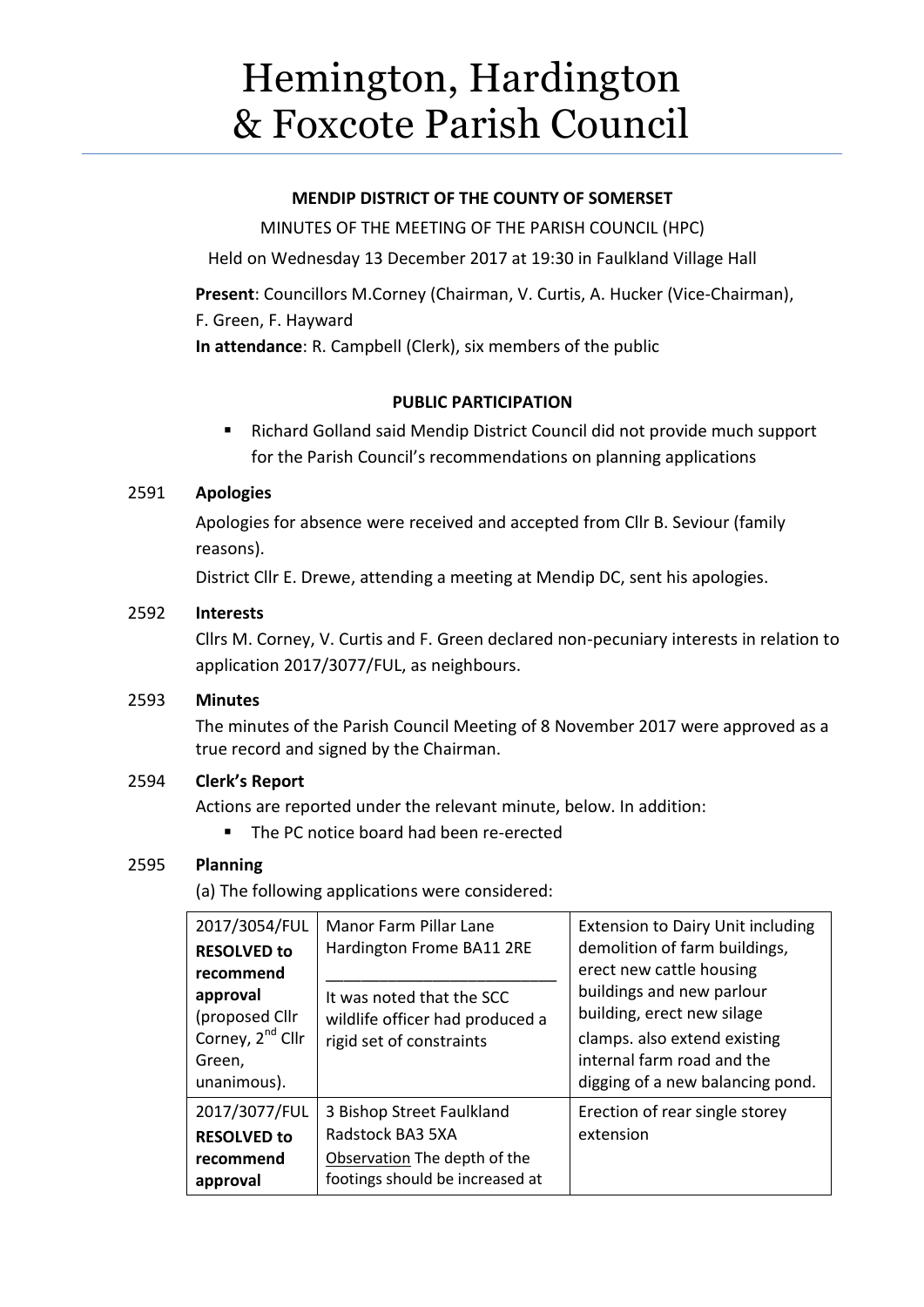| (proposed Cllr)              | least to the level of the adjacent |  |
|------------------------------|------------------------------------|--|
| Curtis, 2 <sup>nd</sup> Cllr | land by Faulkland pond, in order   |  |
| Corney,                      | to relieve any potential stress on |  |
| unanimous).                  | the existing retaining wall        |  |

(b) The following planning updates were noted

| 2017/2433/FUL           | Repairs to stonework, floors,                      | Approval with conditions |
|-------------------------|----------------------------------------------------|--------------------------|
| 8 2434/LBC              | windows, alterations, new                          | 21/11/17                 |
| Foxcote Mill<br>BA2 8NG | openings, garage extension &<br>minor demolitions. |                          |

(c) Enforcement Rose Cottage driveway is not an enforcement matter

(d) Faulkand Green The document conveying ownership to the Parish Council was inspected. It was agreed to seek registration at the Land Registry.

# 2596 **Highways and rights of way**

(a) Termination of SCC's free speed indicator device programme in March 2018 was noted. SCC to be asked the cost of continuing as a paying member.

(b) Street names Cllr Corney had inspected maps dating back to 1784 but had found no street names apart from Park Lane. The Clerk to send Cllr Green a map to mark up.

(c) Highways update

- A meeting date with the Traffic Engineer had been chased on 11/12
- **Horse signs for Hammer Lane had been requested**

# (e) Rights of way update

 Ploughing of headlands: Savills will mention this in a letter to their tenants, as well as hedge trimming, securing gateways and being alive to fly tipping

# 2597 **Parish maintenance**

Part-time parish maintenance person.

The Chairman had circulated a draft job description. It was noted that street sweeping was not included. Payroll processing should be taken into account.

# 2598 **Finance**

(a) The Month 8 financial statement was approved.

(b) It was noted that PFK Littlejohn LLP had been appointed external auditor for five years. There was exemption from external audit for parish councils with an annual turnover of under £25K.

(c) and (d) Budget and precept 2018/19 Cllrs considered the draft budget line by line and made amendments

**RESOLVED** (proposed Cllr Corney, 2<sup>nd</sup> Cllr Green, unanimous) to set a budget, balanced by carrying forward the VAT surplus received in the current year, and a precept of £8,567 (subject to adjustment of the tax base when confirmed), an increase of 1.99%.

(e) **RESOLVED** (proposed Cllr Green, 2nd Cllr Hucker, unanimous) to pay

| $\vert$ R. Campbell – refund cost of litter picker, inc. VAT | 15.99 |
|--------------------------------------------------------------|-------|
| Clerk's salary November per budget                           |       |